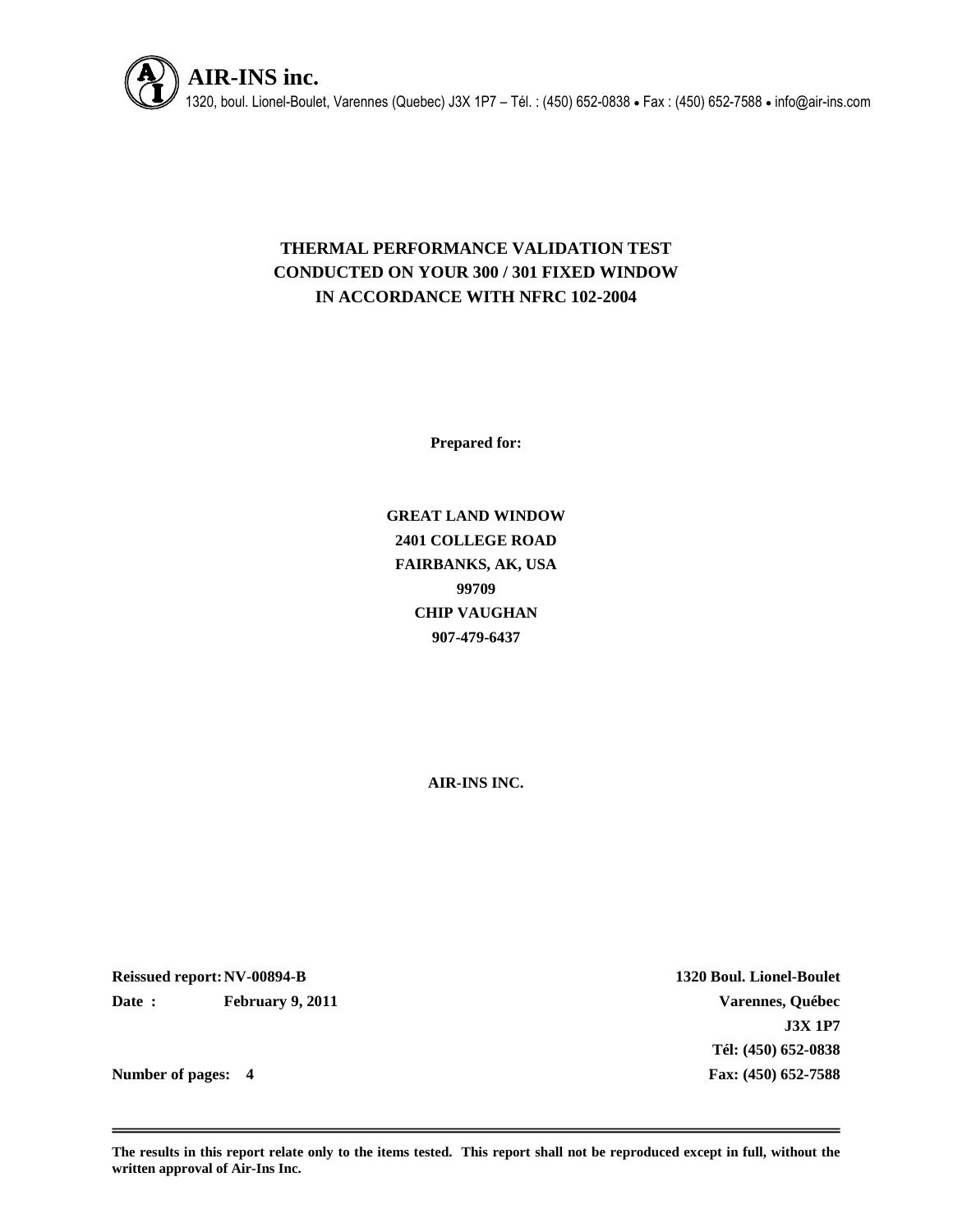

# **TABLE OF CONTENTS**

| 2.0 |  |
|-----|--|
| 3.0 |  |
| 4.0 |  |
| 5.0 |  |
| 6.0 |  |

#### APPENDIX A: DRAWINGS AND PRODUCT INFORMATIONS

**The results in this report relate only to the items tested. This report shall not be reproduced except in full, without the written approval of** *Air-Ins Inc.*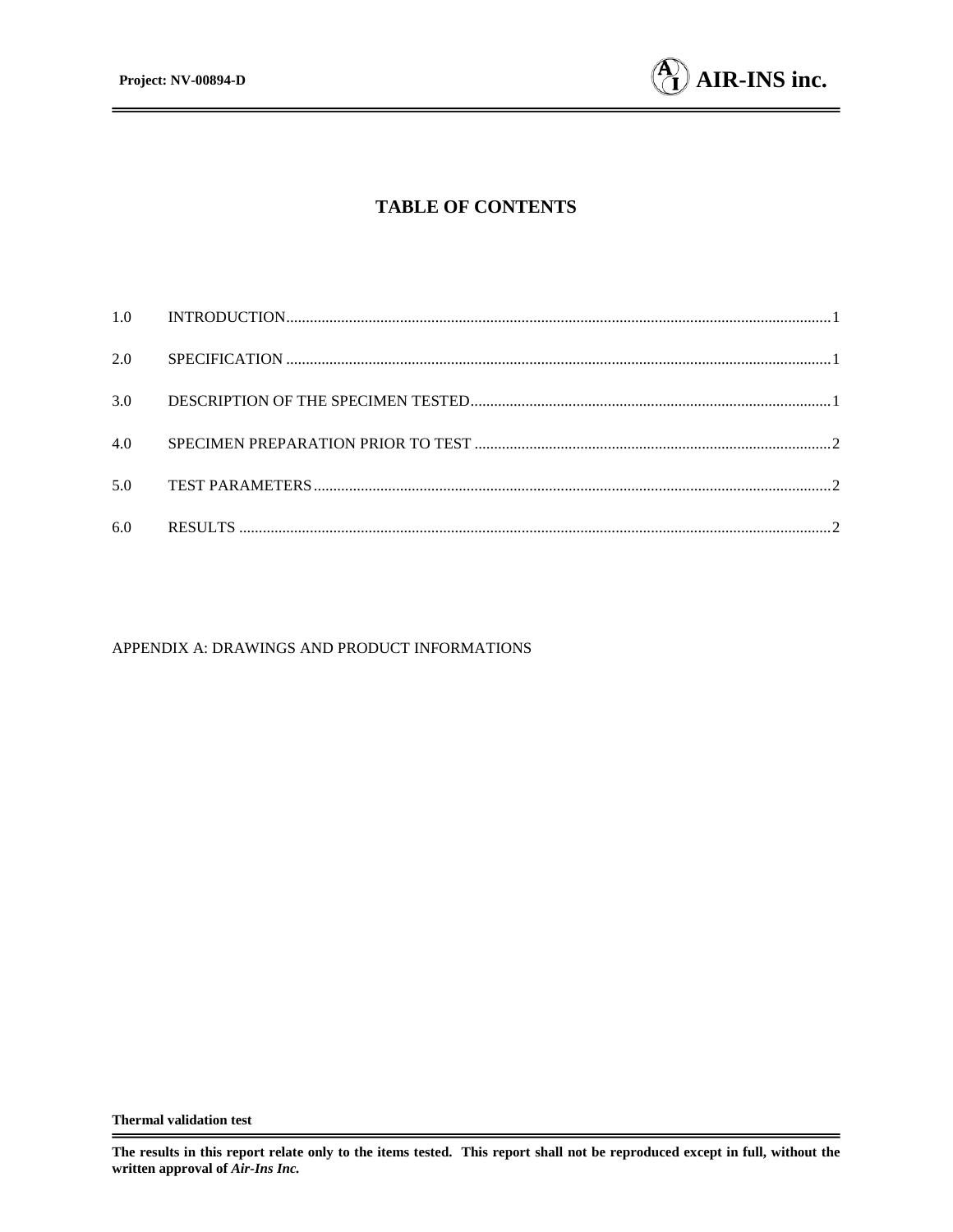## **1.INTRODUCTION**

This report is reissued for initial certification to *Great Land Window* with the authorization of *Inline Fiberglass Ltd*. Consequently, no test sample was submitted. Initially *Air-Ins Inc.* Laboratories has been retained by *Inline Fiberglass Ltd.* to test a fixed window in accordance with NFRC 102-2004 Procedure for Measuring the Steady-State Thermal Transmittance of Fenestration Systems, 2004 edition. The sample components and manufacturing are documented in section 3.0.

Ratings included in this report are for submittal to an NFRC-licensed IA for certification purposes and are not meant to be used for labelling purposes. Only those values identified on a valid Certification Authorization Report (CAR) are to be used for labelling purposes.

#### **2.SPECIFICATION**

NFRC 102-2004 Procedure for Measuring the Steady-State Thermal Transmittance of Fenestration Systems, 2004 edition

## **3.DESCRIPTION OF THE TESTED SPECIMEN**

| Type:                              | Production Line                                  |                     |                                                              |
|------------------------------------|--------------------------------------------------|---------------------|--------------------------------------------------------------|
| <b>Operator Type: FIXD</b>         |                                                  |                     |                                                              |
| <b>Submitted for:</b>              | Initial certification                            |                     |                                                              |
| Size:                              | 1200 mm W. x 1500 mm H. (47.24" x 59.06")        |                     |                                                              |
| Model:                             | 300 / 301 Fixed                                  |                     |                                                              |
| <b>Frame Material: FG</b>          |                                                  |                     |                                                              |
| <b>Glazing:</b>                    |                                                  |                     |                                                              |
|                                    | Type:                                            |                     | Quadruple Sealed Unit                                        |
|                                    | Total thickness:                                 |                     | $35,21$ mm $(1.40)$                                          |
|                                    | *Type of glass:                                  |                     | Glass 1: 4,03 mm (0.16") Low-e S-2 e=0.04                    |
|                                    |                                                  |                     | Glass 2: Film (*HMTC88) Low-e S-3 e=0.13, S-4 e=0.11         |
|                                    |                                                  |                     | Glass 3: Film (*HMTC88) Low-e S-5 e=0.13, S-6 e=0.11         |
|                                    |                                                  |                     | Glass 4: 4,03 mm (0.16") Low-e S-7 e=0.04                    |
|                                    | Gap thickness:                                   |                     | Gap 1: 9,05 mm (0.36")                                       |
|                                    |                                                  |                     | Gap 2: 9,05 mm (0.36")                                       |
|                                    |                                                  |                     | Gap 3: 9,05 mm (0.36")                                       |
|                                    | *Type of spacer:                                 | Steel spacer (CS-D) |                                                              |
|                                    | *Design gas fill:                                | Krypton             |                                                              |
|                                    | *Filling technique:                              | Single Probe        |                                                              |
|                                    | *Gas concentration:                              |                     | 10% Air, 90% Krypton                                         |
|                                    | *Data obtained by the manufacturer               |                     |                                                              |
| Date of test:                      |                                                  |                     | September 25, 2007                                           |
| <b>Thermal Transmittance (Us):</b> |                                                  |                     | 1,03 W/(m <sup>2</sup> C) (0.18 BTU/(hr ft <sup>2</sup> °F)) |
|                                    | <b>Standardized Thermal Transmittance (Ust):</b> |                     | 1,03 W/(m <sup>2</sup> C) (0.18 BTU/(hr ft <sup>2</sup> °F)) |
| Thermal validation test            |                                                  |                     |                                                              |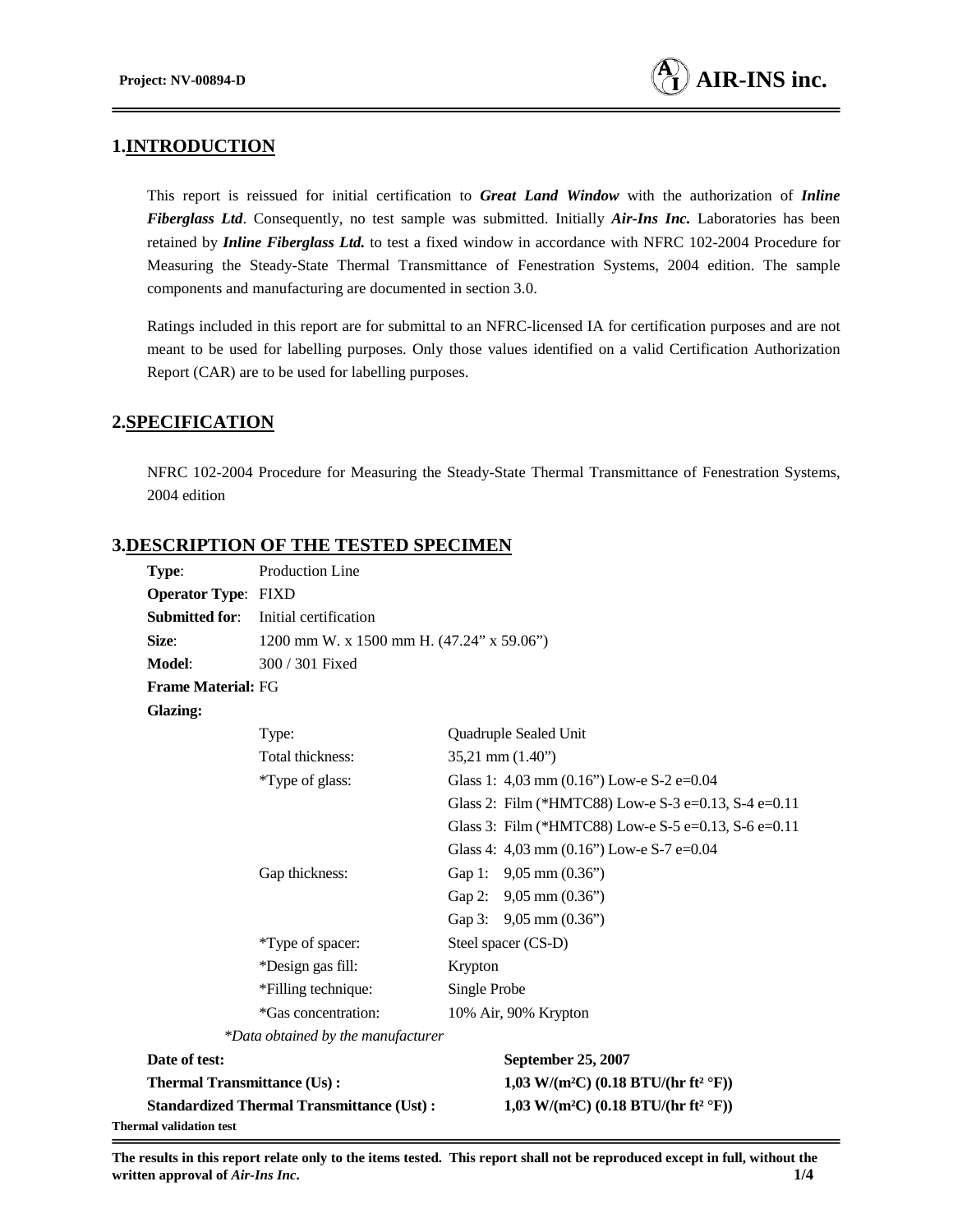#### **4.SPECIMEN PREPARATION PRIOR TO TEST**

The test specimen was preconditioned at ambient laboratory conditions prior to the test. The surround panel-tospecimen interfaces were sealed with a non-reflective tape. The specimen was sealed on the exterior with a non-reflective tape.

## **5.TEST PARAMETERS**

Tests to determine the Standardized Thermal Transmittance (Ust) of the specimen were performed in the guarded hot box located at Varennes, Quebec. The most recent calibration of the hot box apparatus was in August 01, 2007. The thermal performance evaluations were completed in accordance with the NFRC Test Procedure using a dynamic wind perpendicular to the specimen on the weather side and simulated natural convection on the room side. A zero static pressure differential was maintained across the specimen during the test by pressurizing the guard box on the room side. Data was collected over two successive 2 hour periods after 4 hours of steady state conditions as defined in section 5.2.1.A of the NFRC Test Procedure.

## **6.RESULTS**

| <b>Measured Test Data</b>                                                |                |                |                  |                  |  |                 |  |
|--------------------------------------------------------------------------|----------------|----------------|------------------|------------------|--|-----------------|--|
| <b>Glass Thickness and Glazing Deflection</b>                            | (Metric units) |                |                  | (Imperial Units) |  |                 |  |
| 1. Glazing Deflection Before Test:                                       | 0.40           | mm             | (                | 0.02             |  | inch            |  |
| 2. Glazing Deflection During Test:                                       | 1.59           | mm             | $\overline{(}$   | 0.06             |  | inch            |  |
| <b>Heat Flows</b>                                                        | (Metric units) |                | (Imperial Units) |                  |  |                 |  |
| 1. Total Measured Input into Metering Box (Qtotal):                      | 113.84         | W              |                  | 388.78           |  | BTU/hr          |  |
| 2. Surround Panel Heat Flow $(Q_{sp})$ :                                 | 46.85          | W              |                  | 159.99           |  | BTU/hr          |  |
| 3. Metering Box Wall Heat Flow $(Q_{mb})$ :                              | 0.10           | W              |                  | 0.35             |  | BTU/hr          |  |
| 4. Flanking Loss Heat Flow $(Q_f)$ :                                     | $-5.55$        | W              |                  | $-18.94$         |  | BTU/hr          |  |
| 5. Net Specimen Heat Loss $(Q_s)$ :                                      | 72.44          | W              |                  | 247.39           |  | BTU/hr          |  |
| <b>Areas</b>                                                             | (Metric units) |                |                  | (Imperial Units) |  |                 |  |
| 1. Test Specimen Projected Area $(A_s)$ :                                | 1.80           | m <sup>2</sup> |                  | 19.38            |  | ft <sup>2</sup> |  |
| 2. Test Specimen Interior Total (3-D) Surface Area $(Aint)$ :            | 1.85           | m <sup>2</sup> |                  | 19.93            |  | ft <sup>2</sup> |  |
| 3. Test Specimen Exterior Total (3-D) Surface Area (A <sub>ext</sub> ) : | 1.85           | m <sup>2</sup> |                  | 19.93            |  | ft <sup>2</sup> |  |
| 4. Metering Box Opening Area (Amb):                                      | 5.75           | m <sup>2</sup> |                  | 61.84            |  | ft <sup>2</sup> |  |
| 5. Metering Box Baffle Area $(Abl)$ :                                    | 5.40           | m <sup>2</sup> |                  | 58.11            |  | ft <sup>2</sup> |  |
| 6. Surround Panel Interior Exposed Area (Asp):                           | 3.95           | m <sup>2</sup> |                  | 42.47            |  | ft <sup>2</sup> |  |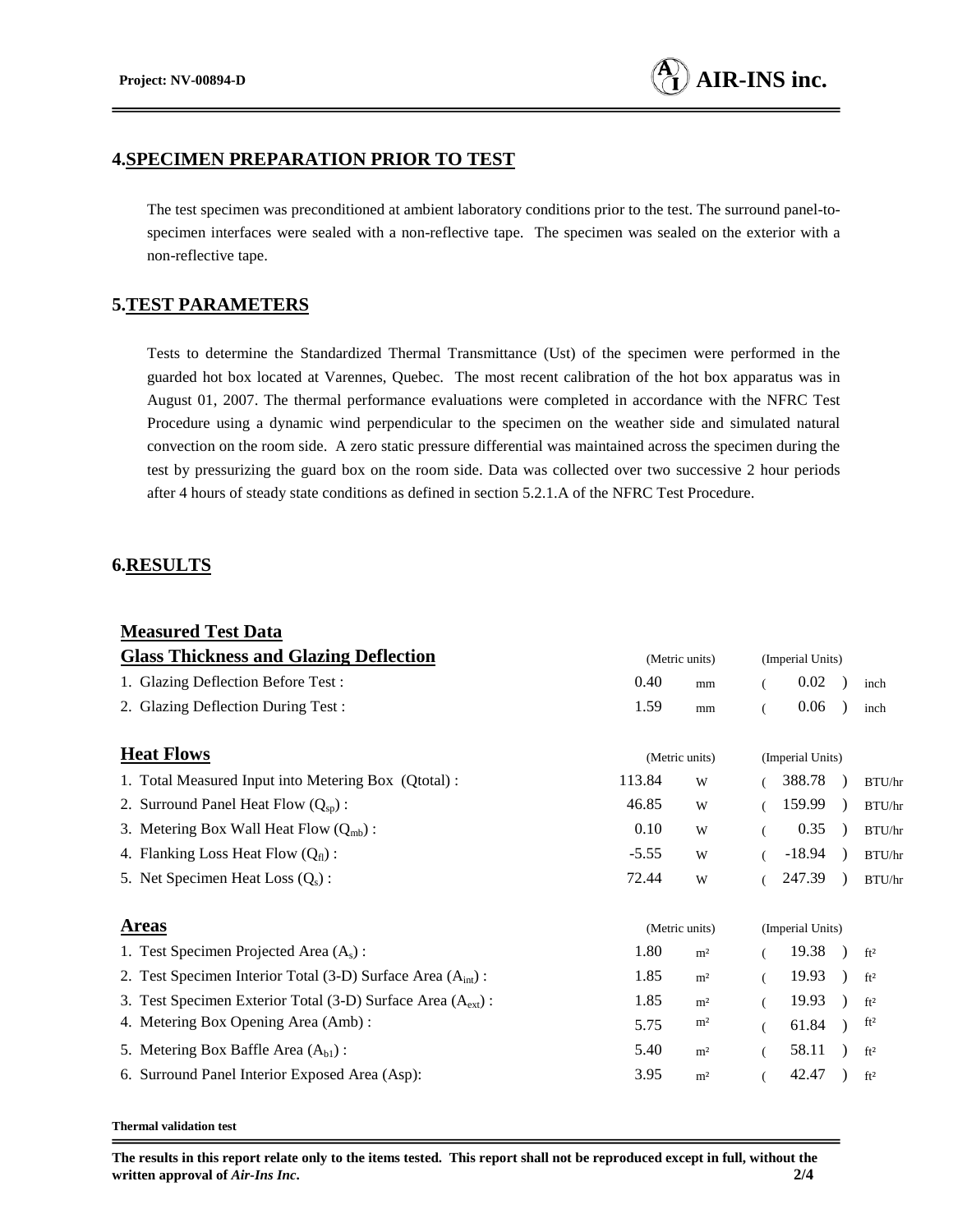

| <b>Test Conditions</b>                                                     | (Metric units)               |                            |                      | (Imperial Units) |                  |                                                  |  |  |
|----------------------------------------------------------------------------|------------------------------|----------------------------|----------------------|------------------|------------------|--------------------------------------------------|--|--|
| 1. Average Metering Room Air Temperature :                                 | 21.06                        | $\rm ^{\circ}C$            |                      | 69.90            |                  | $\mathrm{^{\circ}F}$                             |  |  |
| 2. Average Cold Side Air Temperature :                                     | $-17.91$                     | $\rm ^{\circ}C$            | €                    | $-0.24$          | $\lambda$        | $\rm ^{\circ}F$                                  |  |  |
| 3. Average Guard/Environmental Air Temperature :                           | 21.64                        | $\rm ^{\circ}C$            | $\overline{(\ }$     | 70.95            |                  | $\mathrm{^{\circ}F}$                             |  |  |
| 4. Metering Room Maximum Relative Humidity:                                | 12.44                        | %                          | $\left($             | 12.44            | $\lambda$        | %                                                |  |  |
| 5. Measured Cold Side Wind Velocity:                                       | 14.64                        | km/h                       | $\left($             | 9.10             | $\rightarrow$    | mph                                              |  |  |
| 6. Measured Metering Side Wind Velocity:                                   | 2.00                         | km/h                       | $\left($             | 1.24             |                  | mph                                              |  |  |
| 7. Measured Maximum Static Pressure Difference Across Specimen :           | 4.08                         | Pa                         | $\overline{(\ }$     | 0.09             |                  | psf                                              |  |  |
| <b>Surface Temperature Data</b>                                            |                              | (Metric units)             |                      |                  | (Imperial Units) |                                                  |  |  |
| 1. Area-Weighted Surround Panel Warm Side Surface Temperature:             | 19.97                        | $\rm ^{\circ}C$            |                      | 67.95            |                  | $\mathrm{^{\circ}F}$                             |  |  |
| 2. Area-Weighted Surround Panel Cold Side Surface Temperature :            | $-17.20$                     | $\rm ^{\circ}C$            | $\overline{(\cdot)}$ | 1.04             |                  | $\rm ^{\circ}F$                                  |  |  |
| <b>Results</b>                                                             |                              | (Metric units)             |                      |                  | (Imperial Units) |                                                  |  |  |
| 1. Thermal Transmittance of Test Specimen $(U_s)$ :                        | 1.03                         | W/(m <sup>2</sup> C)       | €                    | 0.18             |                  | BTU/(hrft <sup>2</sup> °F)                       |  |  |
| 2. Standardized Thermal Transmittance of Test Specimen (U <sub>st</sub> ): | 1.03                         | W/(m <sup>2</sup> C)       | $\left($             | 0.18             |                  | BTU/(hrft <sup>2</sup> °F)                       |  |  |
| <b>Calculated Test Data,</b>                                               |                              |                            |                      |                  |                  |                                                  |  |  |
| <b>Method B (Equivalent CTS Method):</b>                                   |                              | (Metric units)             |                      |                  | (Imperial Units) |                                                  |  |  |
| 1. Emittance of Glass $(e_1)$ :                                            | 0.84                         |                            |                      | 0.84             |                  |                                                  |  |  |
| 2. Warm Side Baffle Emittance (eb1):                                       | 0.91                         |                            |                      | 0.91             |                  |                                                  |  |  |
| 3. Equivalent Warm Side Surface Temperature:                               | 15.22                        | $\rm ^{\circ}C$            | $\left($             | 59.39            | $\lambda$        | $\mathrm{^{\circ}F}$                             |  |  |
| 4. Equivalent Weather Side Surface Temperature:                            | $-16.53$                     | $\rm ^{\circ}C$            | $\left($             | 2.25             |                  | $\rm ^{\circ}F$                                  |  |  |
| 5. Warm Side Baffle Surface Temperature:                                   | 20.86                        | $^{\circ} \text{C}$        | $\overline{(\ }$     | 69.55            | $\lambda$        | $^{\circ} \mathrm{F}$                            |  |  |
| 6. Measured Warm Side Surface Conductance $(hI)$ :                         | 6.89                         | W/(m <sup>2</sup> C)       | $\left($             | 1.21             | $\rightarrow$    | BTU/(hrft <sup>2</sup> °F)                       |  |  |
| 7. Measured Weather Side Surface Conductance $(h_{II})$ :                  | 29.06                        | W/(m <sup>2</sup> C)       | €                    | 5.12             |                  | BTU / (hrft <sup>2</sup> F)                      |  |  |
| 8. Test Specimen Thermal Conductance $(C_s)$ :                             | 1.27                         | W/(m <sup>2</sup> C)<br>W/ | $\left($             | 0.22             | $\rightarrow$    | $\mathrm{BTU}/(\mathrm{hrft^{2\circ}F})$<br>BTU/ |  |  |
| 9. Convection Coefficient (K):                                             | 1.61                         | $(m^2C^{1,25})$            | $\overline{(\cdot)}$ | 0.28             |                  | $(hrft^{2\circ}F^{1,25})$                        |  |  |
| 10. Radiative Test Specimen Heat Flow $(Q_{r1})$ :                         | 45.42                        | W                          |                      | 155.13           |                  | BTU/hr                                           |  |  |
| 11. Conductive Test Specimen Heat Flow $(Q_{c1})$ :                        | 27.01                        | W                          |                      | 92.26            |                  | BTU/hr                                           |  |  |
| 12. Radiative Heat Flux of Test Specimen $(q_{r1})$ :                      | 25.24                        | W/m <sup>2</sup>           | $\left($             | 8.01             |                  | BTU/(hr ft <sup>2</sup> )                        |  |  |
| 13. Convective Heat Flux of Test Specimen $(q_{c1})$ :                     | 15.01                        | W/m <sup>2</sup>           | $\overline{(\ }$     | 4.76             |                  | BTU/(hrft <sup>2</sup> )                         |  |  |
| 14. Standardized Warm Side Surface Conductance $(h_{st})$ :                | 6.76                         | W/(m <sup>2</sup> C)       | $\left($             | 1.19             |                  | BTU/(hrft <sup>2o</sup> F)                       |  |  |
| 15. Standardized Cold Side Surface Conductance (h <sub>stII</sub> ) :      | 30.00                        | W/(m <sup>2</sup> C)       | (                    | 5.28             |                  | BTU/(hrft <sup>2o</sup> F)                       |  |  |
| 16. Standardized Thermal Transmittance $(U_{st})$ :                        | 1.03                         | W/(m <sup>2</sup> C)       | $\overline{(}$       | $0.18\,$         |                  | BTU/(hrft <sup>2</sup> °F)                       |  |  |
| <b>Test Duration</b>                                                       |                              |                            |                      |                  |                  |                                                  |  |  |
| 1. The environmental systems were started at :                             |                              | 21:45 on 2007-09-24        |                      |                  |                  |                                                  |  |  |
| 2. The test parameters were considered stable for                          |                              |                            |                      |                  |                  |                                                  |  |  |
| two consecutive two hour test periods from:                                | 7:30 to 11:30 on 2007-09-25  |                            |                      |                  |                  |                                                  |  |  |
| 3. The thermal performance test results were derived from:                 | 13:30 to 15:30 on 2007-09-25 |                            |                      |                  |                  |                                                  |  |  |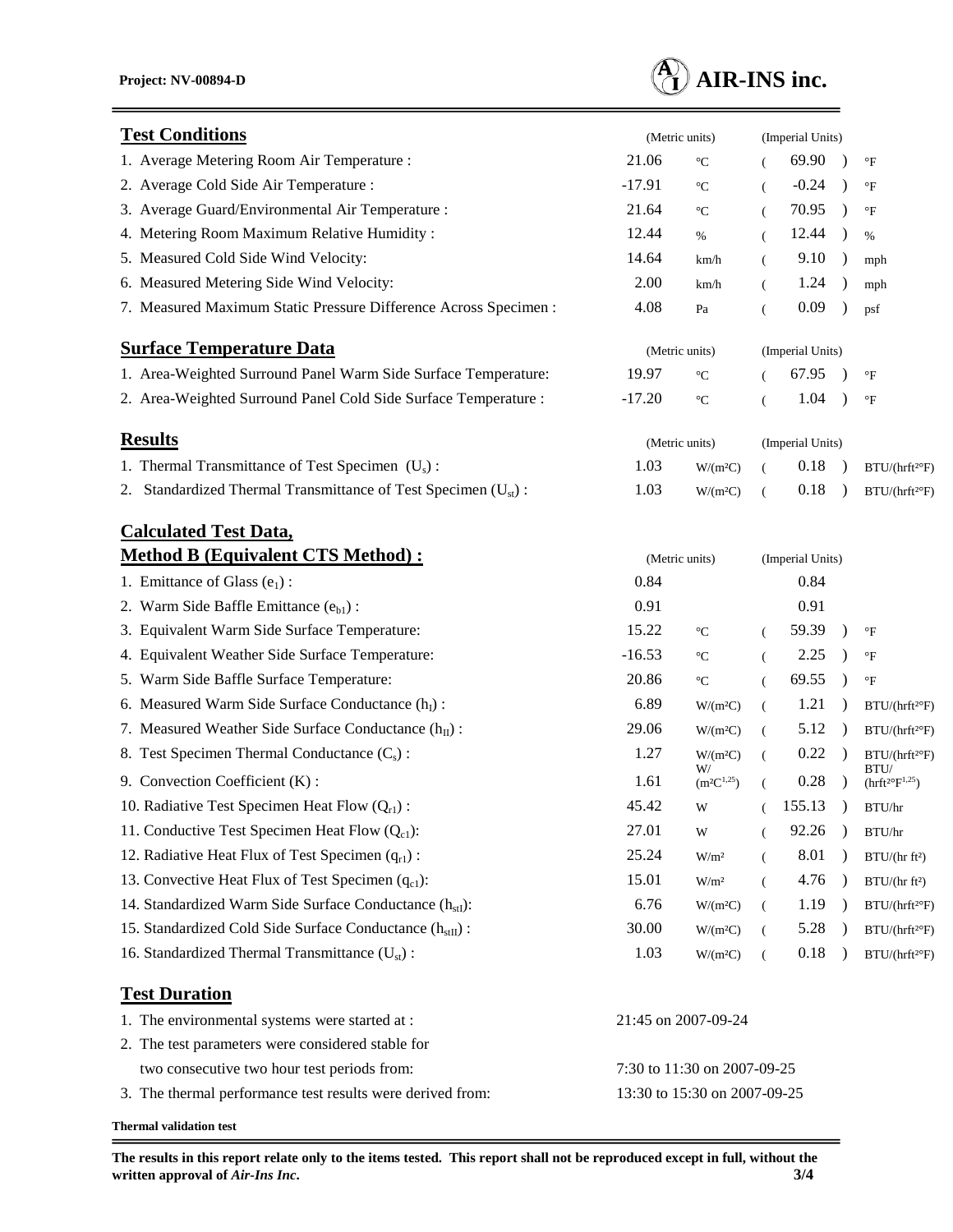

This test method does not include procedures to determine the heat flow due to either air movement through the specimen or solar radiation effects. As a consequence, the thermal transmittance results obtained do not reflect performances which may be expected from field installations due to not accounting for solar radiation, air leakage effects, and the thermal bridge effects that may occur due to the specific design and construction of the fenestration system opening. Therefore, it should be recognized that the thermal transmittance results obtained from this test method are for ideal laboratory conditions and should only be used for fenestration product comparisons and as input to thermal performance analyses which also include solar, air leakage, and thermal bridge effects.

Detailed drawings were available for laboratory records and compared to the test specimen at the time of this report. A copy of this report along with representative sections of the test specimen will be retained by Air-Ins Inc. for a period of four (4) years. The results obtained apply only to the specimen tested. Testing described in this report was conducted in full compliance with NFRC requirements.

Appendix A of this report includes drawings and information of the product.

Jac Jest Mc Mah

**Dave Deshaies McMahon,** Eng.

**\_\_\_\_\_\_\_\_\_\_\_\_\_\_\_\_\_\_\_\_\_\_\_\_\_\_\_\_\_\_**

**Gilbert Riopel,** B.Sc. Program Director Person-in-Responsible Charge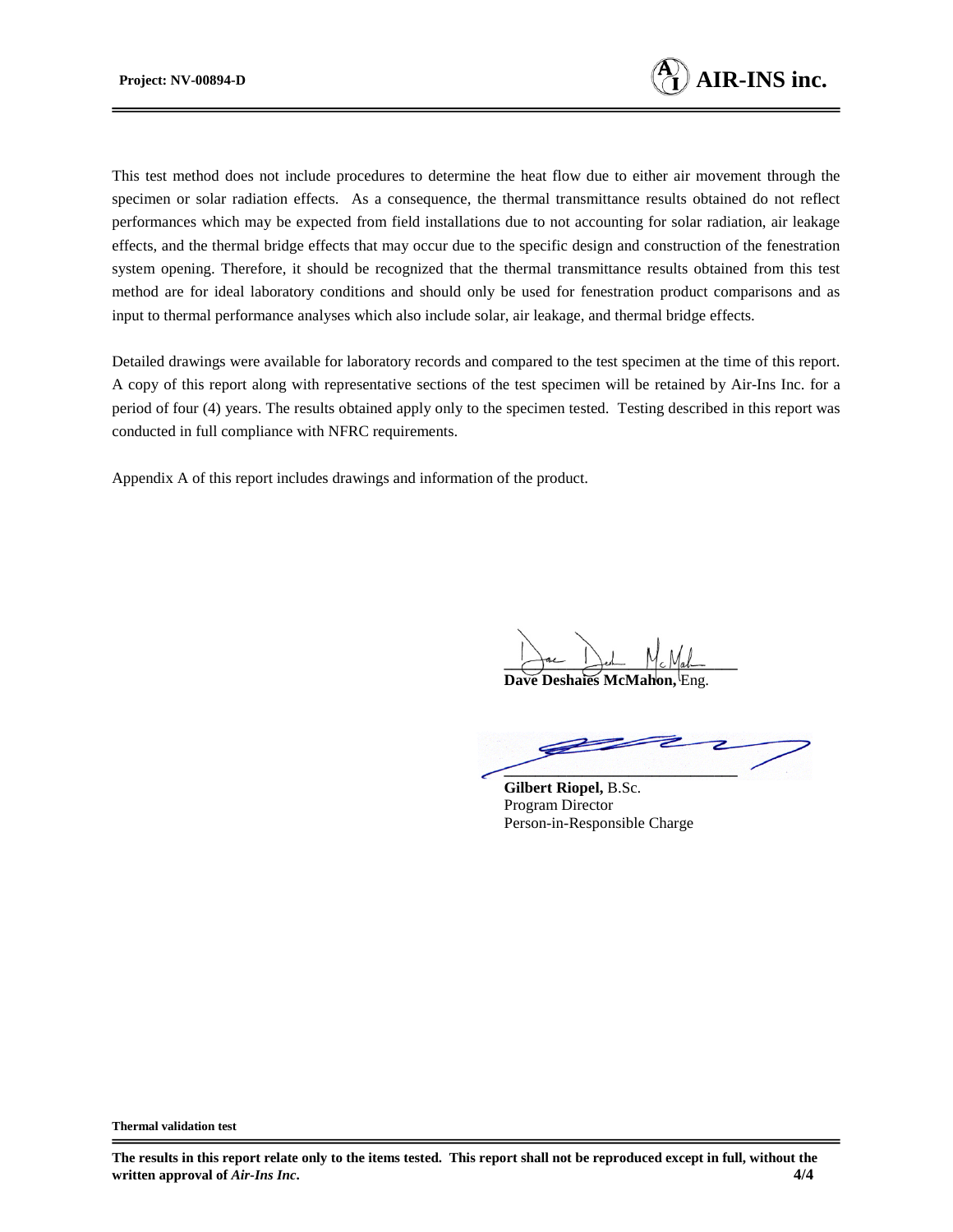

#### **APPENDIX A: DRAWINGS AND PRODUCT INFORMATIONS**

**The results in this report relate only to the items tested. This report shall not be reproduced except in full, without the written approval of** *Air-Ins Inc***.**